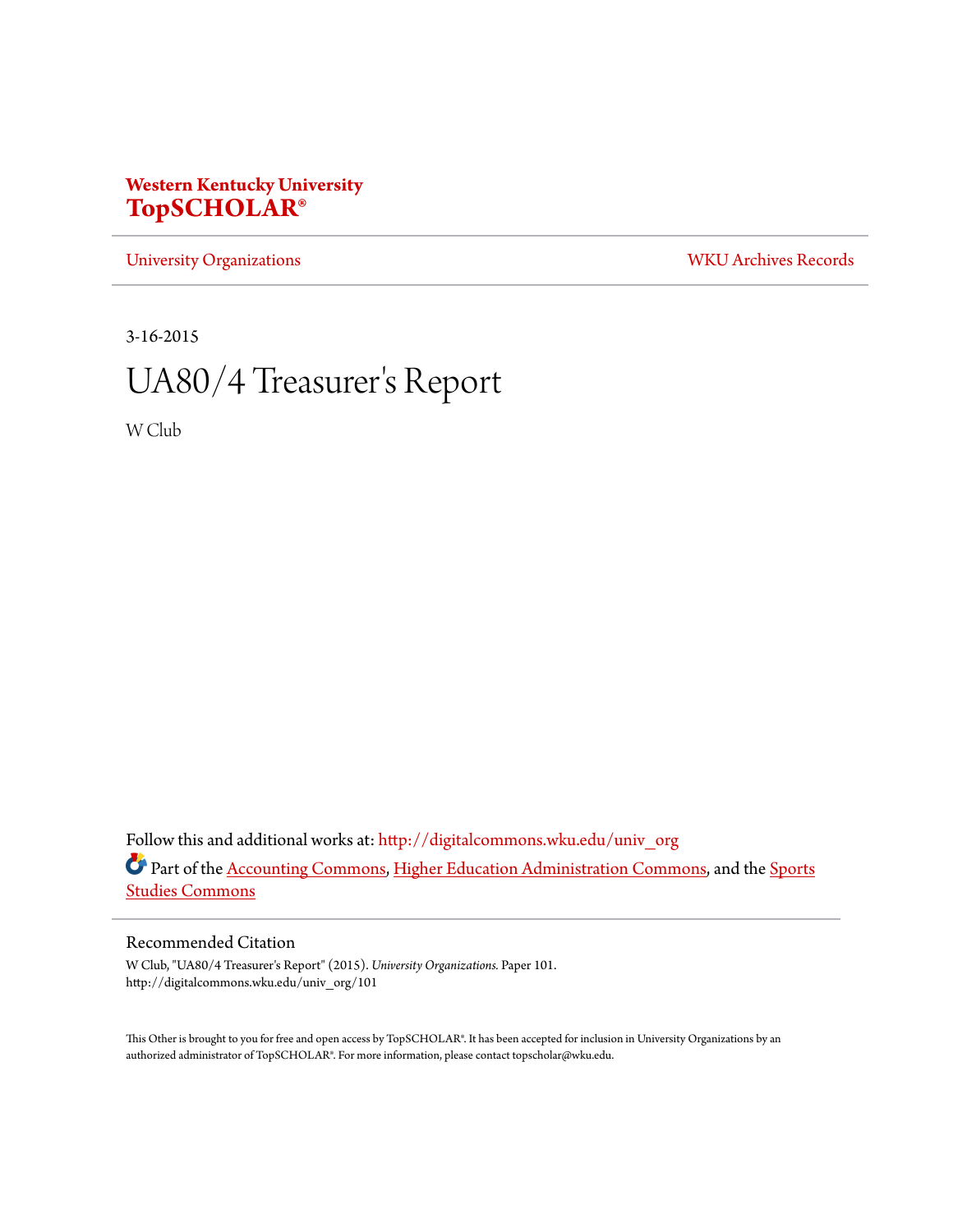## W-CLUB TREASURER'S REPORT 3/16/15

| 1. Membership Account                |                            |  |
|--------------------------------------|----------------------------|--|
| <b>Balance Last Month</b>            | \$2,592.74                 |  |
| <u> Income Deposits : </u>           | 657.49<br><u>-2,980.59</u> |  |
| <b>Expenses Paid</b>                 |                            |  |
| \$<br><b>Current Balance 3/16/15</b> | 269.64                     |  |
| <b>Minus Outstanding bills</b>       | <u>7,103.81.</u>           |  |
|                                      | \$<br>6,834.17             |  |
| Last year transferred \$6,801.00     |                            |  |
| 2) Endowment Spending Allocation     |                            |  |
| <b>Balance last month</b>            | 0                          |  |
| <b>Balance</b>                       | 0                          |  |
| 3)<br><b>Endowment Account</b>       |                            |  |
| <b>Balance Last Month</b>            | \$71,393.73                |  |
| <b>Income (Donations</b>             | 5.00<br>+                  |  |
| <b>Investment Gains)</b>             |                            |  |
| <b>Management Fees/Losses</b>        |                            |  |
| <b>Expenses Paid</b>                 | 0                          |  |
| <b>Current Balance</b>               | 71,398.73                  |  |
| 4) Halls of History Account          |                            |  |
| <b>Balance Last Month</b>            | S.<br>8,508.21             |  |
| $\triangleright$ Income Deposits     | 109.04<br>+                |  |
| <b>Management Fees</b><br>➤          |                            |  |
| $\triangleright$ Expenses Paid       |                            |  |
| $\triangleright$ Current Balance     | \$<br>8,617.25             |  |

 $\triangleright$  Amount Borrowed from Halls of History for Membership  $\triangleright$  \$4,675.00

### **Estimated Expenses for Halls of History**

| Total                                | 7,600.00 |
|--------------------------------------|----------|
| Lighting Installation $*$ (can hold) | 6,100.00 |
| Maintenance Fee                      | 1500.00  |